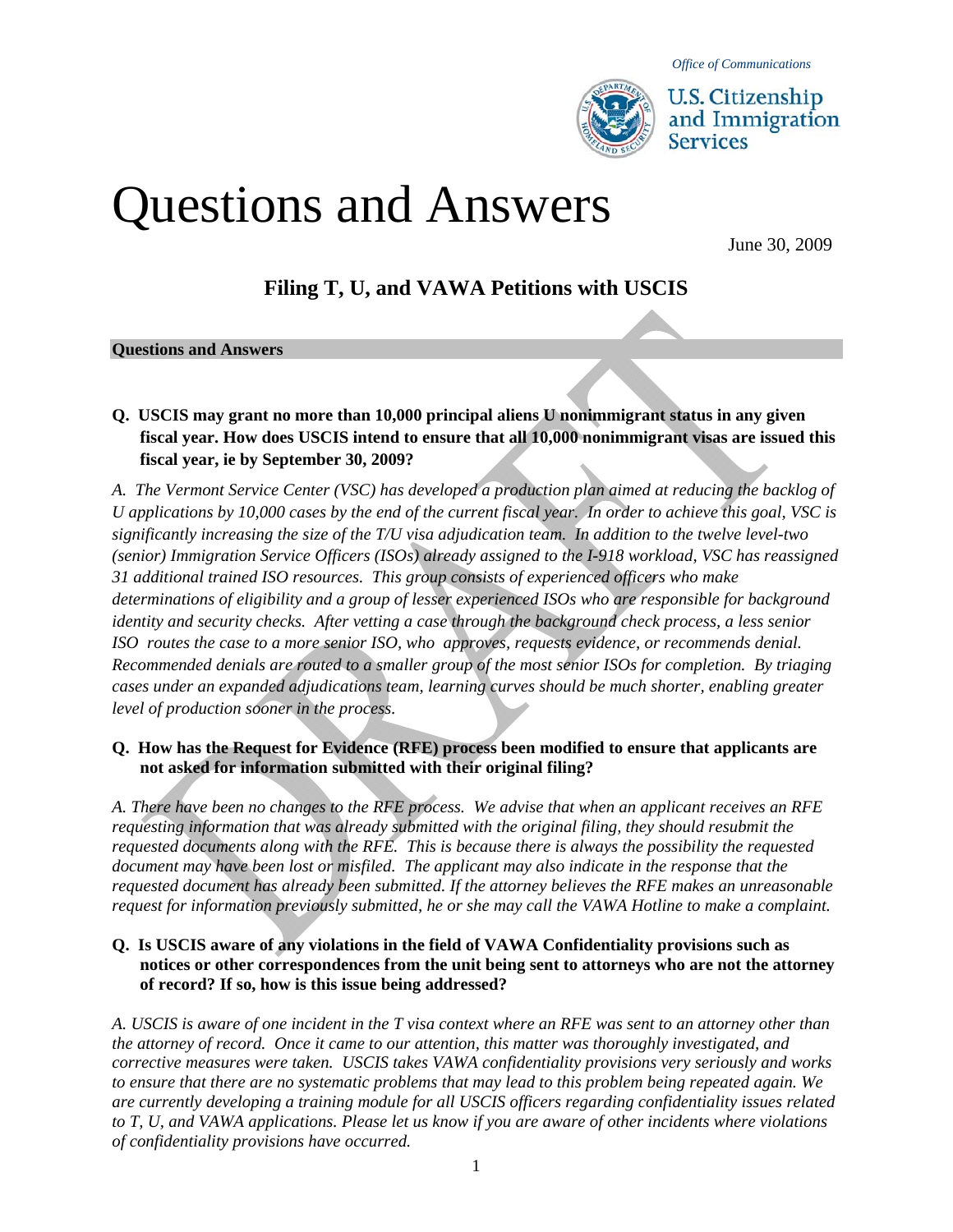#### **Q. What is the process for expediting cases for T, U and VAWA applicants? What criteria are used to determine if a case will be expedited? How long are adjudications taking for expedited cases for T, U and VAWA applicants?**

*A*. *Customers should call the VSC VAWA Hotline (1-802-527-4888). It is clear that many VAWA, T, and U visa cases involve compelling humanitarian issues. Thus, established USCIS expedite criteria regarding humanitarian issues may be invoked, but customers and their representatives should be aware that any request for expeditious processing on humanitarian grounds must involve extraordinary circumstances. The VAWA unit will entertain and answer every request it receives based on a full review of the unique facts presented. Recently, USCIS and ICE have identified U visa petitions involving petitioners detained at government expense, and VSC has been expediting prima facie determinations or full adjudications of these petitions, as appropriate.* 

*Once a decision is made on whether to expedite processing, the attorney of record will be notified of the decision. When a case is approved for expeditious processing, an expedite cover sheet is placed on the Afile, clearly designating the case as an expedite, and the case is immediately assigned to an adjudicator The adjudicator takes action on the case within one to two days, and the action may be a decision, RFE, or hold. If the case requires an RFE, the applicant has up to 87 days to respond to the RFE. Cases requiring RFE processing are tracked as expedites throughout the RFE process, and when a response is received, VSC endeavors to complete the decision as quickly as possible. If the case must be held in abeyance, we are unable to provide a time frame for adjudication.* 

#### **Q. If a case is going to be expedited, when is the process initiated?**

*A. If the VSC decides to expedite a case, the process generally begins on the same day the request for an expedite is made and the case is accepted for expeditious processing.* 

#### **Q. What is the process for legal permanent residents in removal proceedings to petition for T or U Visas?**

*A. Lawful Permanent Residents requesting T or U nonimmigrant status follow the standard process for submitting a T or U visa petition, and VSC will not reject a petition simply because it is filed by an LPR. USCIS has been considering the criteria for adjudicating a T or U petition filed by or on behalf of an LPR in removal proceedings. The Office of Chief Counsel is currently reviewing the legal aspects and will be drafting applicable guidance in the near future.* 

#### **Q. The Vermont Service Center has developed a new "Request for Supplemental Information" that will be mailed out to all T and U applicants. When will the service center begin sending these new requests?**

*A. The Service Center sent approximately 6,000 Requests for Supplemental Information (RSI) in May to U visa petitioners who had not filed an I-192. No RSIs were sent to T visa petitioners. VSC is currently in the process of determining whether additional RSIs need to be sent.* 

#### **Q. When an applicant receives the new Request for Supplemental Information, how long will they have to respond?**

*A. There is no timeframe for a response, and no adverse action will result from non-response. However, applicants are encouraged to respond to the RSI as soon as possible, particularly if a visa is currently available, because USCIS has established a first in- first out (FIFO) process that determines the order in which cases are pulled for adjudication based on the date a response to the RSI was received. Petitioners*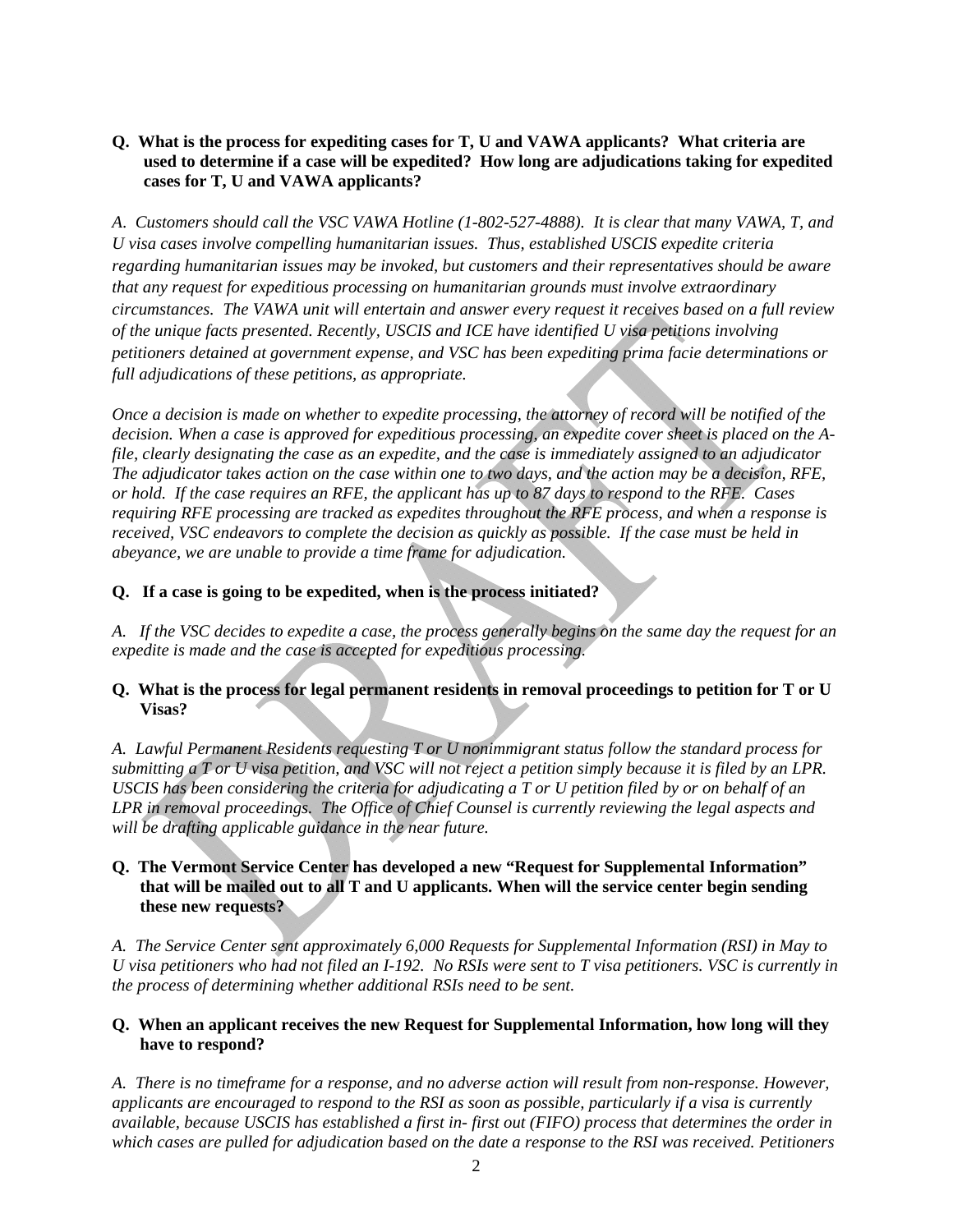*who do not require an I-192 waiver are encouraged to respond accordingly as soon as possible so that those cases can be adjudicated.* 

#### Q. **What training do supervisors in the Unit receive with regard to adjudicating VAWAs/T/Us and the specific issues which come up in these cases?**

*A. Supervisors receive the same training as adjudicators. VAWA Unit adjudicators initially receive four days of classroom-type training regarding basic eligibility requirements for special immigrant status under VAWA, protections and prohibitions under Section 384 of the Illegal Immigration Reform and Immigrant Responsibility Act (IIRIRA) (which prohibits an adverse determination of removability based solely on information provided by the abuser and requires strict confidentiality in VAWA, T, and U cases) and processes for adjudicating Form I-360 special immigrant petitions under VAWA. This training is conducted by a veteran officer of the VAWA Unit who has a Master's degree in Social Work and has extensive experience teaching the subject at the collegiate level. The initial training includes eight to ten hours specifically dedicated to understanding family violence. Officers are taught to identify the main characteristics and theories of family violence, debunk commonly held myths about family violence, and recognize the impact family violence has on individuals, families, and society. Officers also learn the ways in which immigration status, or lack thereof, and culture or cultural difference may contribute to domestic violence. Each trainee is assigned a series of hypothetical test cases which he or she completes under the mentorship of a veteran VAWA adjudicator. Trainees continue to work with a mentor and attend follow-up trainings for the next several months. VAWA officers also participate in bi-monthly team meetings during which all team members team are encouraged to raise pertinent adjudicationrelated issues for discussion and resolution.* 

*In addition to initial VAWA training, officers assigned to adjudication of T and U nonimmigrant status requests undergo an additional two-day training program, conducted by Senior Adjudications Officers who have detailed knowledge of the subject matter and experience in adjudicating these types of petitions and applications. The additional training consists of in-depth discussions on the eligibility requirements and various forms of evidence that might be submitted to address those requirements as well as how to assess that evidence. Officers are also given additional training in recognizing the dynamics of victimization and understanding how those influence the evidence provided to support the applicant/petitioner's claims*. *These officers participate in mentoring, follow-up training, and bi-monthly staff meetings in the same manner as officers assigned to adjudicate VAWA special immigrant petitions.* 

## **Q. Will the Vermont Service Center be capturing information on the types of victims?**

*A. In relation to U nonimmigrant petitioners, VSC does track which crimes form the basis of U nonimmigrant petitions in its case management system based on which crimes are indicated on the I-918 or I-918A. In cases involving more than one crime, VSC notes any and all crimes that apply.* 

## **Q. Will the processing times for T/U visas be posted on the USCIS website?**

*A. The processing times for Forms I-914 and I-914A are not currently posted on the USCIS website. We are evaluating the best way to make this information available on the website in the future.* 

 *At present, we see little value to posting processing times for Forms I-918, I-918A, and I-929, given that, for the remainder of the fiscal year, VSC is operating outside of a pure first-in-first- out (FIFO) model and therefore not adjudicating all cases in the order in which they were filed. Once the backlog is*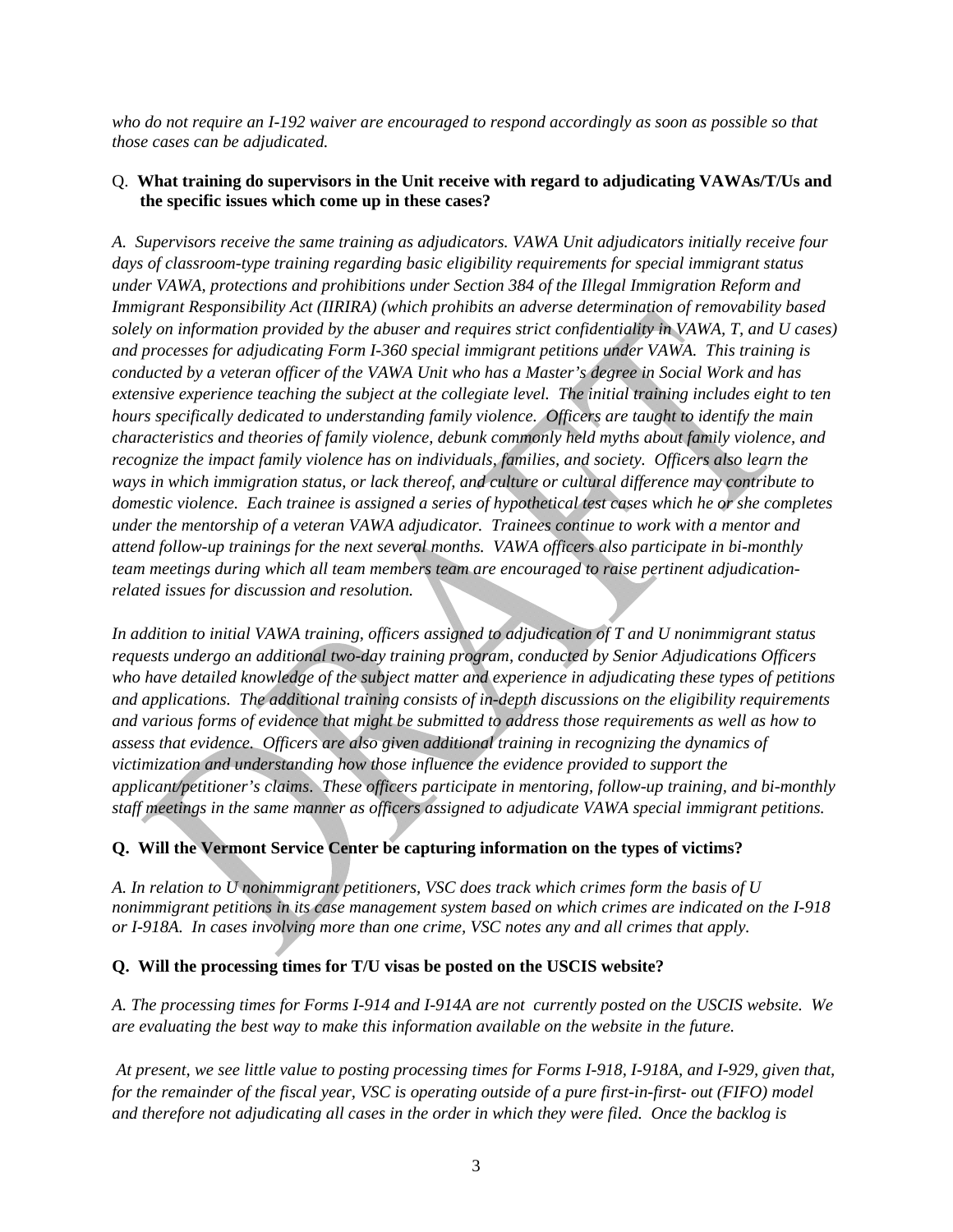*eliminated and the processing of these petitions becomes standard, USCIS will post processing times for U nonimmigrant petitioner on the agency's website.* 

**Q. Is there any overall triage system currently in place at the Vermont Service Center for all U visa applications? What are the processing steps after a U visa application arrives at the VSC mailroom? Are the applications adjudicated in any particular order?**

**Michael Aytes' response letter of 5/22/2009 to the USCIS Ombudsman recommendations states:** *"Cases will be adjudicated in chronological order as they become "adjudication ready" (i.e. when all responses to Requests for Evidence have been received.)"* **But it does not discuss the order in which VSC will review cases to determine if an RFE is necessary, nor does it discuss what will happen if a determination is made that an RFE is necessary. In this scenario, will the RFE be issued immediately? Or will the case be set aside as "not adjudication ready" and VSC will hold off on issuing an RFE until it has finished final adjudication on all of those cases considered "adjudication ready"?** 

*A. VSC has developed a production plan with the goal of utilizing the entire annual numerical visa limitation by the end of the current fiscal year. In so doing, we hope to reduce the backlog by approximately 10,000 cases by September 30. Our ability to accomplish this depends on the number of responses to Requests for Supplemental Information (RSI) and Request for Further Evidence (RFE) that USCIS receives. Therefore, we encourage applicants to submit responses as quickly as possible.* 

*One piece of this production plan is the implementation of a triage system. Under the triage system, VSC focuses first on adjudicating cases with an I-192 waiver request on file and has sent RSIs for approximately 6,000 cases in which an I-192 was not filed. VSC has completed initial action (approval, denial, RFE) on all cases with an I-192 on file and has begun queuing for adjudication cases with a response to the RSI. After completing initial action on cases with a response to the RSI, VSC works cases with no response to the RSI. Applicants who have received an RSI are encouraged to submit a response, and those for whom an I-192 waiver request is not required are encouraged to respond accordingly.* 

# **Q. What is the status of implementing the Congressionally mandated "bona fide" standard for EADs prior to U grants? What meets the "bona fide" standard?**

*A. Our priority for FY 2009 is to adjudicate as many cases as possible, with an emphasis on the most vulnerable populations. For FY 2010, we are engaged in internal discussions concerning how to best leverage available resources to make bona fide determinations and balance resources needed to fully adjudicate cases. U petitioners who filed post-TVPRA 2008 may file an I-765 in the meantime, and the contractor has been instructed not to reject these applications unless the code field is blank or contains an improper EAD code. Given that we have not yet conducted a bona fide determination, we are unable to provide a description of what meets the bona fide standard. Nonetheless, we are engaged in internal discussions, particularly with respect to how the bona fide standard may differ from the standard currently used in prima facie determinations, and intend to have guidance in place by the end of August to give the VSC time before the end of the fiscal year to prepare to implement the standard after October 1.*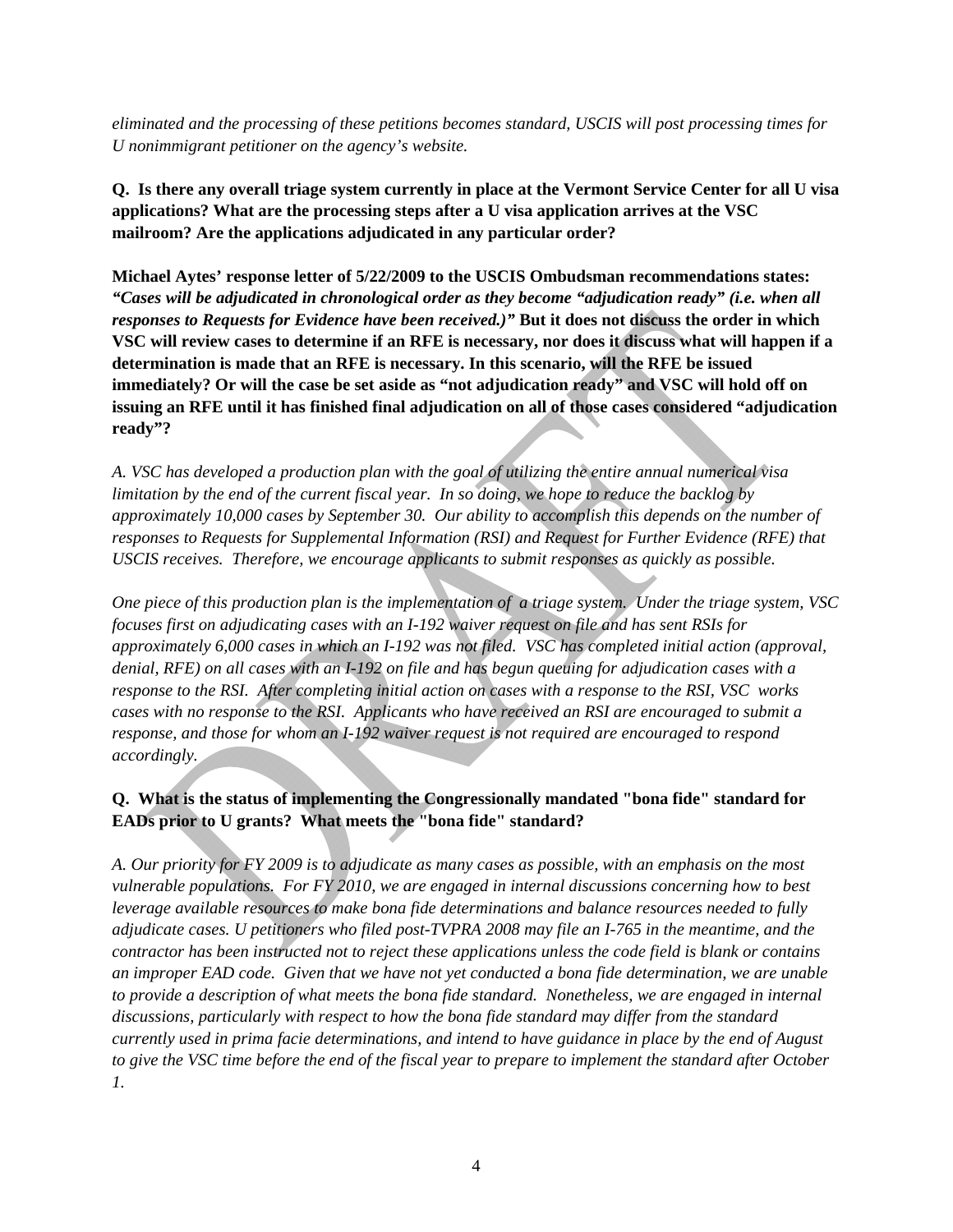**Q. Is VSC running background checks for purposes of extending or granting EADs, as opposed to when considering the full U visa application? If so, why do this at the EAD phase instead of the U decision phase? Are others eligible for immediate EADs (e.g., self-petitioners married to USCs) subject to similar background checks? If not, why are Us targeted for checks at the EAD phase?** 

**The FBI elimination of its backlog does not seem to have completely cured the problem of general adjudication delays due to background checks. The field reports being told that some EAD extensions are delayed due to background checks. U interim relief applicants are losing their jobs due to such delays. Moreover, delaying EADs undermines the reason Congress mandated a bona fide standard, which was to help victims of crimes gain security and safety as swiftly as possible.** 

**We respectfully suggest that** *VSC refrain from running background checks until the U adjudication phase.* 

*A. Since the implementation of interim relief provisions, there has been no change in the background check process for EAD requests by U nonimmigrant petitioners. USCIS conducts the same background checks on all EAD requests, which entails a check of the Interagency Border Inspection System (IBIS).* 

**Q. There have been ongoing conversations between the field and CIS about whether and how undocumented parents of USC child victims qualify for U visas, based on the theory that such children lack the capacity to participate effectively in the criminal system. What is the current policy? Any ETA on getting the policy in writing?** 

*A. We intend to develop specific guidance in the near future. In the interim, VSC has been adjudicating cases involving this issue and we have found that, in certain circumstances, parents of child victims may qualify for U nonimmigrant status.* 

# **Q. Do children, either under 18 or under 14, need to meet the passport requirement or alternative to possessing a passport?**

*A. USCIS requires all applicants for admission as a nonimmigrant to present a valid passport unless that document has been waived. 8 CFR 214.1(a)(3). All petitioners for U nonimmigrant status, including children, are therefore subject to this requirement. USCIS may, however, waive this document requirement if the U petitioner submits a Form I-192, Application for Advance Permission to Enter as Nonimmigrant. USCIS notes that U petitioners may request a waiver of the fee for Form I-192.* 

**Q. Will VSC entertain and grant, where appropriate, waivers of future unlawful presence (212(a) (9) (B)) triggered when an approved U applicant leaves the US?** 

**A typical example of this: A parent who has accrued unlawful presence before the U grant, then travels to the home country once she receives the U to help children process abroad. By leaving, she triggers a new inadmissibility ground.** 

**To ensure uniform application of the law and quality control generally, we respectfully suggest that**  *VSC should determine whether applicants merit waivers for future unlawful presence,* **if requested by**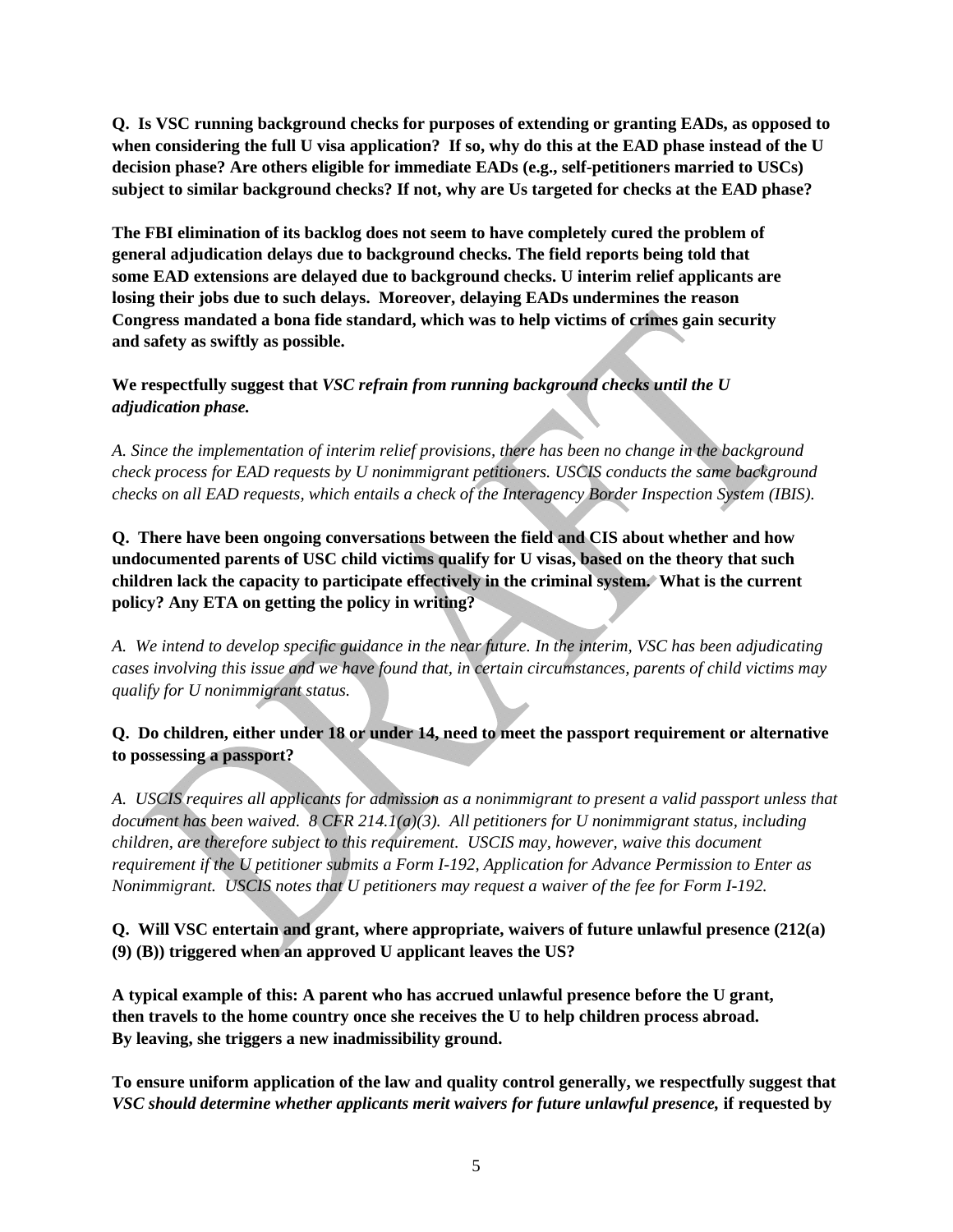**applicants at time of the U decision. This would not, of course, preclude DOS from entertaining "after-acquired" inadmissibility at time of re-entry to the US.** 

*A. Yes. We have entertained and granted inadmissibility waivers for U nonimmigrant petitioners who have departed the U.S. and were subject to INA Section 212(a)(9)(B).* 

# **Q. What do those granted U visas need to travel abroad and re-enter legally? What do those granted T visas need?**

*A. U nonimmigrants are not required to file a Form I-131, Application for Travel Document. However, when a U nonimmigrant departs the U.S., he or she must undergo consular processing prior to return. In contrast, T nonimmigrants seeking to travel abroad must file Form I-131 with VSC and obtain advance parole prior to departing the U.S. Both T and U nonimmigrants who have a pending I-485 filed with VSC, may file a Form I-131 with VSC to obtain an advance parole document. USCIS will continue to work with the Department of State (DOS) to address travel issue for T and U nonimmigrants.* 

# **Q. What is the statutory basis for treating U, T and V visa holders differently for travel purposes? If no statutory basis, why are they treated differently?**

*A. For travel documents issued by USCIS, we are unaware that U and T nonimmigrants are treated differently for travel purposes, and both T and U nonimmigrants have the ability to depart and return to the U.S. multiple times if a Form I-131 is filed concurrently with a Form I-485 or subsequent to a pending Form I-485 filed with the VSC. U nonimmigrants who wish to travel abroad prior to filing a Form I-485 must undergo consular processing each time they depart. We understand that DOS will issue a U visa for a single entry with one month validity upon verification of approval of the visa petition. USCIS will continue to work with the Department of State (DOS) to address this issue. T nonimmigrants who request a travel document Form I-131, filed with VSC, are generally given multiple-entry advance parole. If T nonimmigrants have received single-entry advance parole, it would be helpful to have specific examples that we could research. Questions regarding the number of entries allowed under a visa issued by DOS should be addressed with DOS.* 

# **Q. Of most significance, is there a statutory basis for limiting U and T visa holders to single reentries, as opposed to multiple re-entries? If not statutory basis, why are they treated differently?**

*A. We are unaware of a statutory basis for limiting U and T nonimmigrants to single reentries. In fact, as explained above, both U and T nonimmigrants who have filed Form I-485 or have a pending I-485 with VSC have the ability to reenter multiple times with an advance parole document. T nonimmigrants who are filing an I-131 prior to filing a Form I-485 are issued multiple entries on an advance parole document.. U nonimmigrants who wish to travel abroad prior to filing a Form I-485 must undergo consular processing each time they depart. We understand that DOS will issue a U visa for a single entry with one month validity upon verification of approval of the visa petition. USCIS will continue to work with the Department of State (DOS) to address this issue.* 

# **Q. What would be needed (statute/regulation/other) to allow Us and Ts multiple exits and reentries (acknowledging possible effects on continuous presence)?**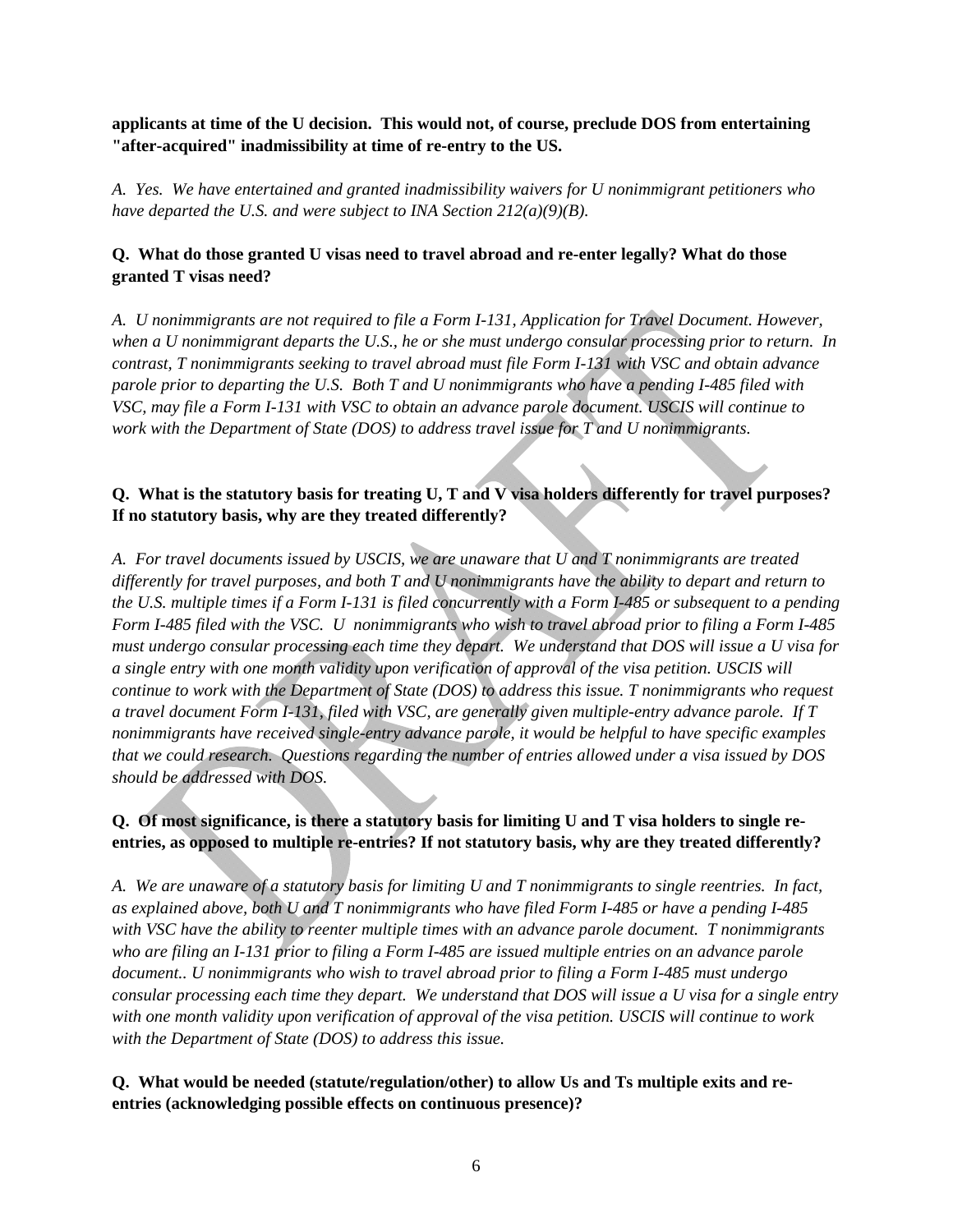*A. As explained above, USCIS will continue to work with the Department of State (DOS) to resolve this issue.* 

# **Q. We understand a process is almost in place with DOS for processing U visas abroad. Any ETA for that guidance? Will the DOS guidance include information on biometrics?**

*A. USCIS is working with DOS. However, USCIS is unable to speak to issues relating to overseas consular processing. Please refer this question to DOS.* 

**Q. What should those seeking Us abroad do to obtain entry, once approved by VSC? Is the process the same for derivatives?** 

*A. USCIS is working with DOS. However, USCIS is unable to speak to issues relating to overseas consular processing. Please refer this question to DOS.* 

# **Q. Does/will DOS understand that VSC has adjudicated inadmissibility and that consulates should only consider "after acquired" inadmissibility grounds?**

*A. USCIS is working with DOS.. However, USCIS is unable to speak to issues relating to overseas consular processing. Please refer this question to DOS.* 

**Q. Any ETA on DOS guidance on issuing immigrant visas to those who are eligible to adjust based on a granted U visa, either principal or derivative?** 

*A. USCIS is working with DOS. However, USCIS is unable to speak to issues relating to overseas consular processing. Please refer this question to DOS.* 

**Q. The field has reported some comments by VSC that people should wait to file for adjustment until they have their medical exam. We assume this is confusion about the inadmissibility grounds not applying at adjustment, not a grafting of inadmissibility into the general adjustment discretion standard.** 

*A. A valid medical exam documented on Form I-693, Report of Medical Examination and Vaccination Record, is required as part of the initial evidence for all adjustment of status applications. Documentation of a medical exam is part of the required initial evidence for an adjustment of status application. Therefore, if an applicant applies for adjustment without including Form I-693, USCIS will send an RFE requesting the document.* 

# **Q. How should derivatives of self-petitioners process abroad at the principal's adjustment phase? To whom should the 824 packet go?**

*A. We assume this question refers to VAWA self-petitioners. In the case of a derivative of a VAWA selfpetitioner, who will undergo consular processing abroad, the Form I-824 packet should be filed with VSC, which will forward the packet to the National Visa Center.* 

**Q. What is the status of implementing EADs for H-4s and other qualified derivatives?**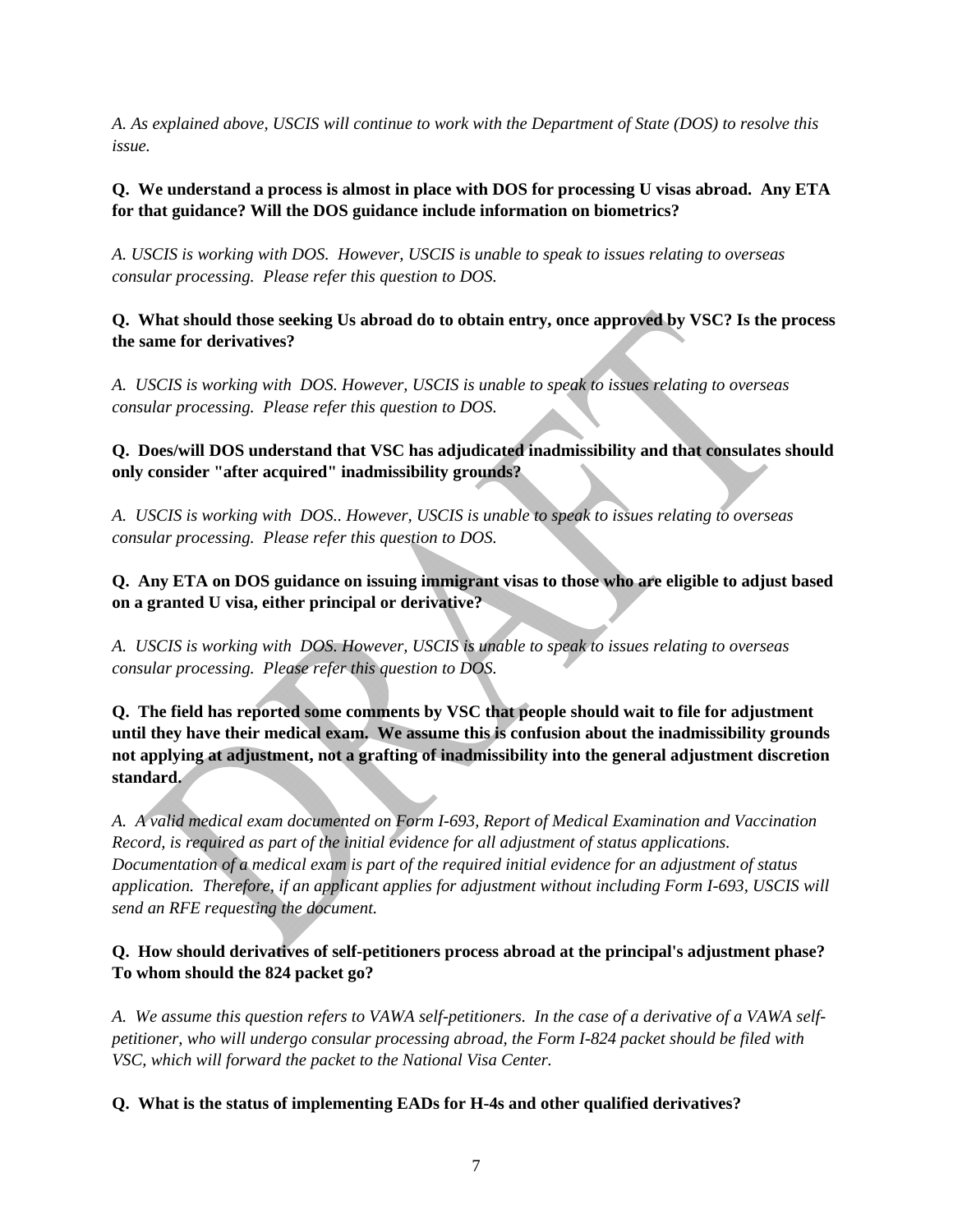*A. This section is included in the forthcoming interim VAWA rule currently being drafted by USCIS.* 

**Q. What is the status of implementing the elder abuse (for parents of USC abusers) section?** 

*A. This section is included in the forthcoming interim VAWA rule currently being drafted by USCIS.* 

**Q. What is the status of implementing Congress' statement encouraging CIS to consider I-212s, especially for VAWA self-petitioners?[1](#page-7-0) Could VSC exercise this authority? If not, what would be required to grant them such authority?** 

*A. Service Centers have the legal authority to adjudicate I-212s in other form types.. We are currently assessing the operational and policy implications of extending this authority for VAWA self-petitioners.* 

**Q. For those who qualify based on the AG's determination that the investigation/prosecution is complete, who are AG designees? What "form" should they submit? Is a letter sufficient?** 

*A. Please refer this question to DOJ. USCIS would ideally like to receive a written letter from DOJ confirming an applicant's qualification as an AG designee.* 

**Q. To whom at DHS should practitioners direct requests for updates on continued presence for T nonimmigrants?** 

*A. ICE should be contacted for updates on continued presence.* 

**Q. Can they receive copies of grants from DHS personnel other than local ICE officers, if they are having trouble getting them from local ICE?** 

*A. We are unaware of any such process. We believe this is an internal ICE issue and should be directed to ICE through their stakeholder liaison process.* 

**Q. Does CIS do training for law enforcement on U visas?** 

*A. Yes. The USCIS Office of Policy & Strategy (OP&S) held training sessions last summer and invited federal, state, and local law enforcement agencies to attend. OP&S is always open to inquiries from law enforcement, and VSC maintains an inquiry hotline, which is open to all levels of law enforcement.* 

# **Q. What training does the AAO get on Us, Ts, and self-petitions? On domestic violence? Does it assign specific officers to these cases?**

*A. The AAO assigns specific officers to adjudicate appeals of VAWA self-petitions, U and T cases. These officers receive training at the AAO and one supervisor for the AAO VAWA Unit has also attended and participated in trainings organized by the Office of Policy and Strategy. The AAO recently created a new branch for VAWA self-petitions, U, T, orphan, fiancé petitions and other related case types.*

## **Q. When will regulations implementing TVPRA 2008 be issued?**

l

<span id="page-7-0"></span><sup>&</sup>lt;sup>1</sup> Section 813(b) of the Violence Against Women and Department of Justice Reauthorization Act, Pub. L. 109-162 (Jan. 5, 2006).